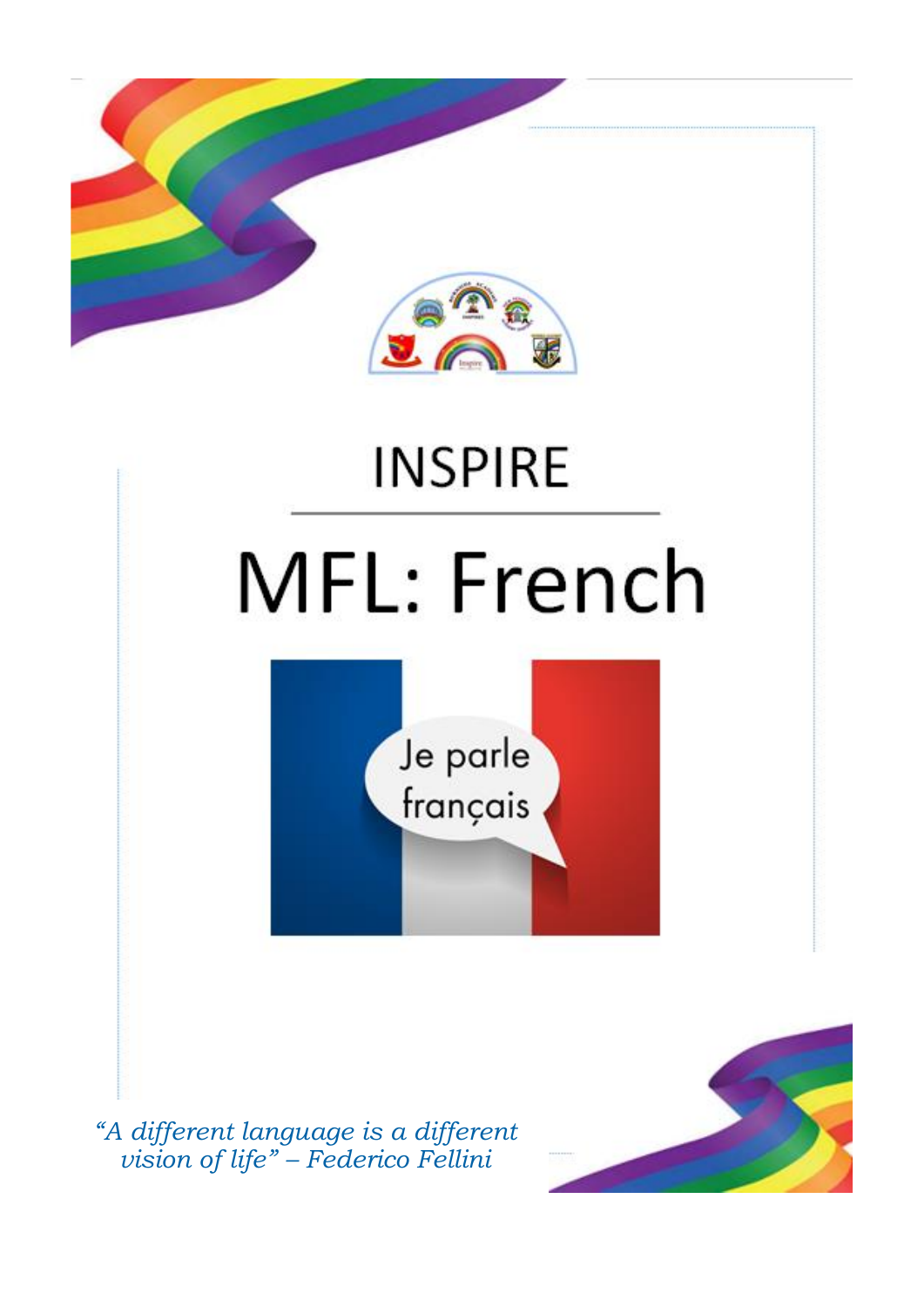## MFL: French

#### Intent

At Inspire, the core language taught in Key Stage Two is French. It is the intention that all children in KS2 will access first quality teaching of French in order to adequately prepare and lay the foundations for secondary education. We wish to instil and foster pupil's curiosity and deepen their understanding of the world beyond the United Kingdom opening up their knowledge experiences to other cultures.

Our aims in teaching French for our children are that learners will:

- Develop resilience in language learning as well as enjoyment of it through a challenging scheme of work
- Acquire language learning strategies for memorisation and retrieval as well as for listening, reading and understanding
- Speak confidently, engage in conversations and build on a knowledge of vocabulary and basic language structures
- Develop the skill of how to use a bi-lingual dictionary to decode unfamiliar language
- Recognise some of the language patterns of French and how these differ or are similar to English
- Appreciate and be able to copy the sound of the language at text level through songs, stories and rhymes
- Have a deeper understanding of cultural differences and similarities
- Demonstrate good progress in learning French and meet the targets set within the Key Stage 2 Languages Programme of Study set by the National Curriculum

#### Breadth of Study

Key Stage 2

Pupils should be taught to:

- listen attentively to spoken language and show understanding by joining in and responding
- explore the patterns and sounds of language through songs and rhymes and link the spelling, sound and meaning of words
- engage in conversations; ask and answer questions; express opinions and respond to those of others; seek clarification and help\*
- speak in sentences, using familiar vocabulary, phrases and basic language structures
- develop accurate pronunciation and intonation so that others understand when they are reading aloud or using familiar words and phrases\*
- present ideas and information orally to a range of audiences\*
- read carefully and show understanding of words, phrases and simple writing
- appreciate stories, songs, poems and rhymes in the language
- broaden their vocabulary and develop their ability to understand new words that are introduced into familiar written material, including through using a dictionary
- write phrases from memory, and adapt these to create new sentences, to express ideas clearly
- describe people, places, things and actions orally\* and in writing
- understand basic grammar appropriate to the language being studied, including (where relevant): feminine, masculine and neuter forms and the conjugation of high-frequency verbs; key features and patterns of the language; how to apply these, for instance, to build sentences; and how these differ from or are similar to English

The starred (\*) content above will not be applicable to ancient languages.